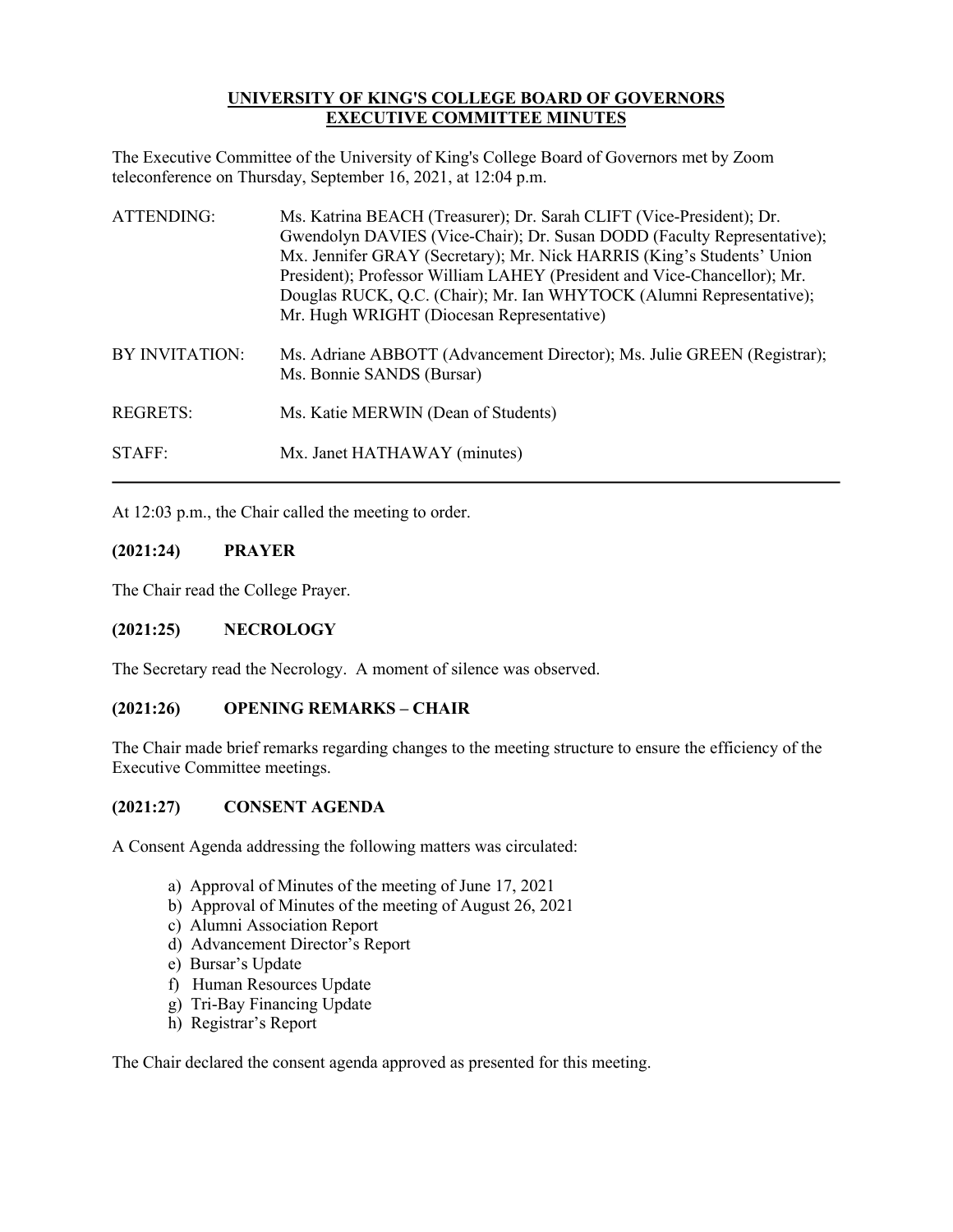#### **(2020:28) BUSINESS/DECISION ITEMS**

#### **a) ENROLMENT UPDATE**

The Registrar noted continued good news on the enrolment front. She reported there are 226 Foundation Year Program students, the best in six years, and King's is on track for an overall enrolment of 955 students as of Oct. 15. Everyone on campus is happy to be together again. The international student numbers are a little higher than anticipated and stability continues to be good. The Registrar advised that she would provide more information at the full Board meeting as the numbers will have stabilized by then. The Registrar also provided an update on the post-care tuition waiver for applicants.

### **b) REPORT ON RETURN OF STUDENTS**

The Dean of Students was not present, so the Registrar reported that occupancy was 238 and there is a waiting list for Residence at present. There is reason to believe that number will hold.

#### **c) 2021-2022 FINANCIAL UPDATE**

The Bursar advised that the outlook for 2021-22 has improved for the two main reasons just discussed. There are 55 international students, while the budget assumed 42. There are an extra 21 students in Residence. This forecast assumed the University would lose eight students in fall from Residence, but there is a waitlist so this projection should turn out to be better.

The Bursar referred Board members to the meeting package for more detail and noted that overall, King's is looking at an operating surplus of \$518,000, an improvement of \$255,000.

## **d) DECISION ON EQUITY HIRES**

The President reminded the Executive Committee members that the Board some years ago approved four equity hires. King's made two of those hires last year and the Board has approved two for next year. Through Faculty's Planning and Priorities Committee, there was a request to make three hires in the coming year, and the Board approved this proposal, subject to the President making a determination on financial prudence. The President advised that his decision is that hiring three additional faculty members this year is financially viable, on the understanding that they will contribute to the diversity of faculty.

#### **e) PROPOSAL ON ACCESSIBILITY OFFICER**

The President noted that he put this item in the business items as he wished to advise Board members that he has asked the Bursar to include the hiring of a full-time Accessibility Officer in the 2022-23 budget.

#### **f) INDIGENOUS CEREMONIES POLICY**

The Vice-President referred to the meeting package, where there was an outline of the policy. She noted that this has been in the works for a couple of years. It has been approved by the Equity Committee and reviewed by Catherine Martin, a member of the Board. This policy was introduced in a time-sensitive and ad hoc way in 2016, when the Humanities for Young People theme was Community and 25 percent of the students were Indigenous, and for a conference in 2019. This is follow-up and completion of a policy that has been in the works for some time.

## **(2021:29) PRESIDENT'S REPORT**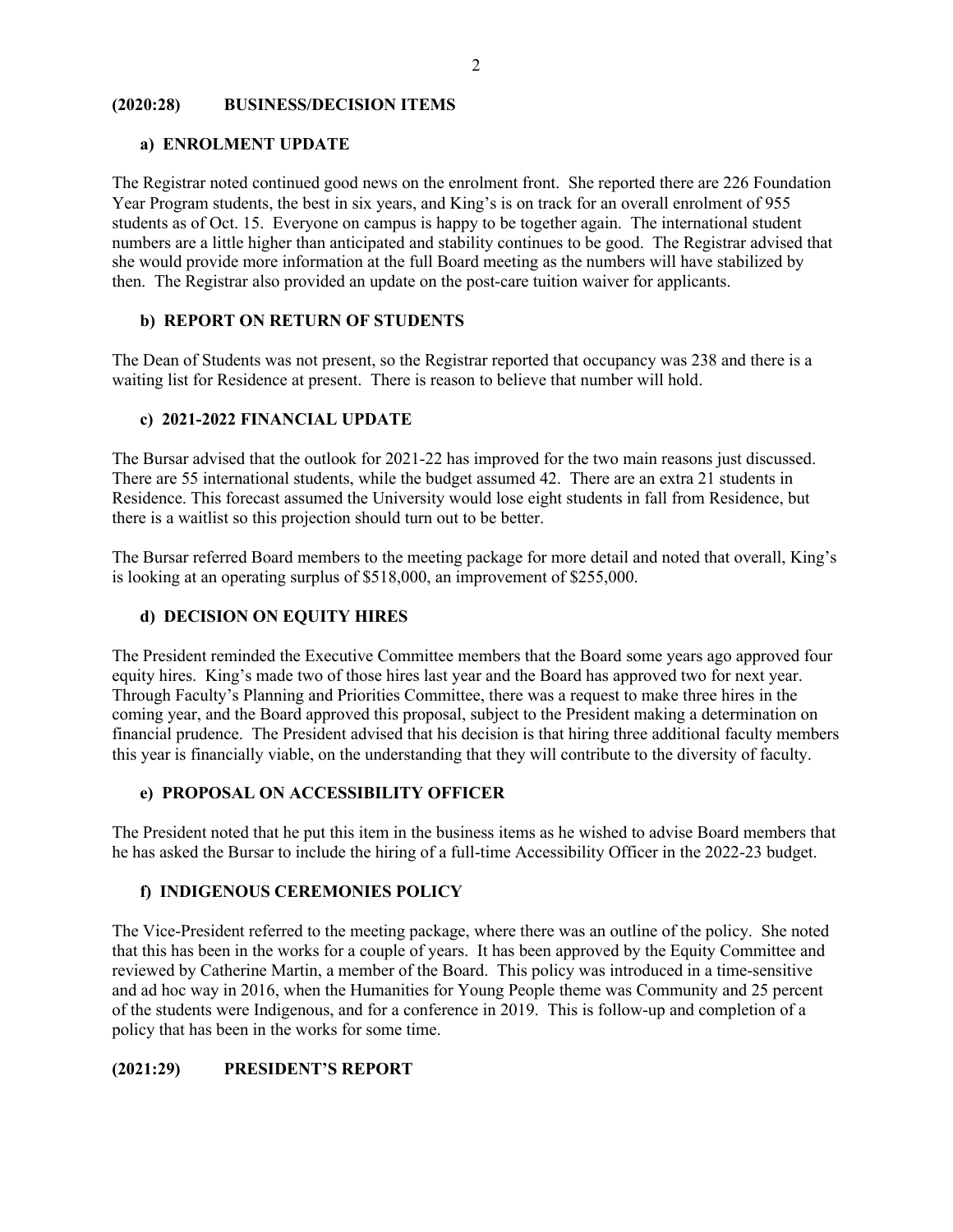The President advised that he would provide a written report for the Board meeting, which will include the following items.

- King's is making good progress in conversations with the Mi'kmaw Education Authority (Mi'kmaw Kina'matnewey) on creating a cohort of Mi'kmaw students in Journalism, including tuition waivers.
- With a full-time Equity Officer, the University is developing an EDAI Plan: Equity, Diversity, Accessibility, and Inclusion. Rhema Ferguson's work with KSU and others is designed to proceed in parallel with Faculty's work and others on EDAI. The University is set to go with developing an Accessibility Plan.
- The University is on the verge of developing a new Presidential Advisory Committee on Fundraising.
- Pending the Board's approval of the Finance, Audit and Risk Committee's financing recommendation, King's will proceed with making Alexandra Hall accessible. Work will start next summer.
- The University is in the early stages of launching a feasibility process for determining how the building that is now the gymnasium can become a new gym, a new Journalism School, and can provide offices for those King's has hired to support members of the University community, and provide space for student groups and health and wellness that complements what is provided at Dalhousie.

# **(2021:30) KING'S STUDENTS' UNION REPORT**

The KSU President gave the KSU report, noting how impressive it was that topics in the meeting today included items such as the University's Equity Officer, an Indigenous Ceremony Policy, and equity hires. It shows the incredible progress made over the past few years. This has been a post-COVID recommitment to values.

The KSU President advised that the Orientation Week theme this year was "Onward". It was about moving forward, coming together, and overcoming the barriers that were there in the past. It was a success.

Other things on the KSU radar:

- There is increased health coverage to make sure students have access to a mental health worker.
- The KSU is working in tandem with Advancement to plan a potential Alumni night in the Wardroom in October.
- In tandem with *The Watch* and the Racialized Students' Collective, King's is finally able to provide a dedicated space for racialized students on campus. That will be in the former Watch office, which will be moving to the former Peer Support Office in the main entrance of the A&A building.
- The KSU has focused on ensuring financial sustainability of the student-run businesses (the Wardroom and the Galley). The KSU put together a \$10,000 operational grant to make sure the businesses were operational. Both businesses have been very busy the past two weeks and there has been an increase in wages for employees in those businesses to \$15 per hour.

# **(2021:31) VICE-PRESIDENT'S REPORT**

The Vice-President reported that there have been Mi'kmaw language sessions provided for Faculty.

She advised that she has been working on the composition of the Accessibility Advisory Committee. The terms of reference are broad and say it must be 50% comprised of people who identify as having a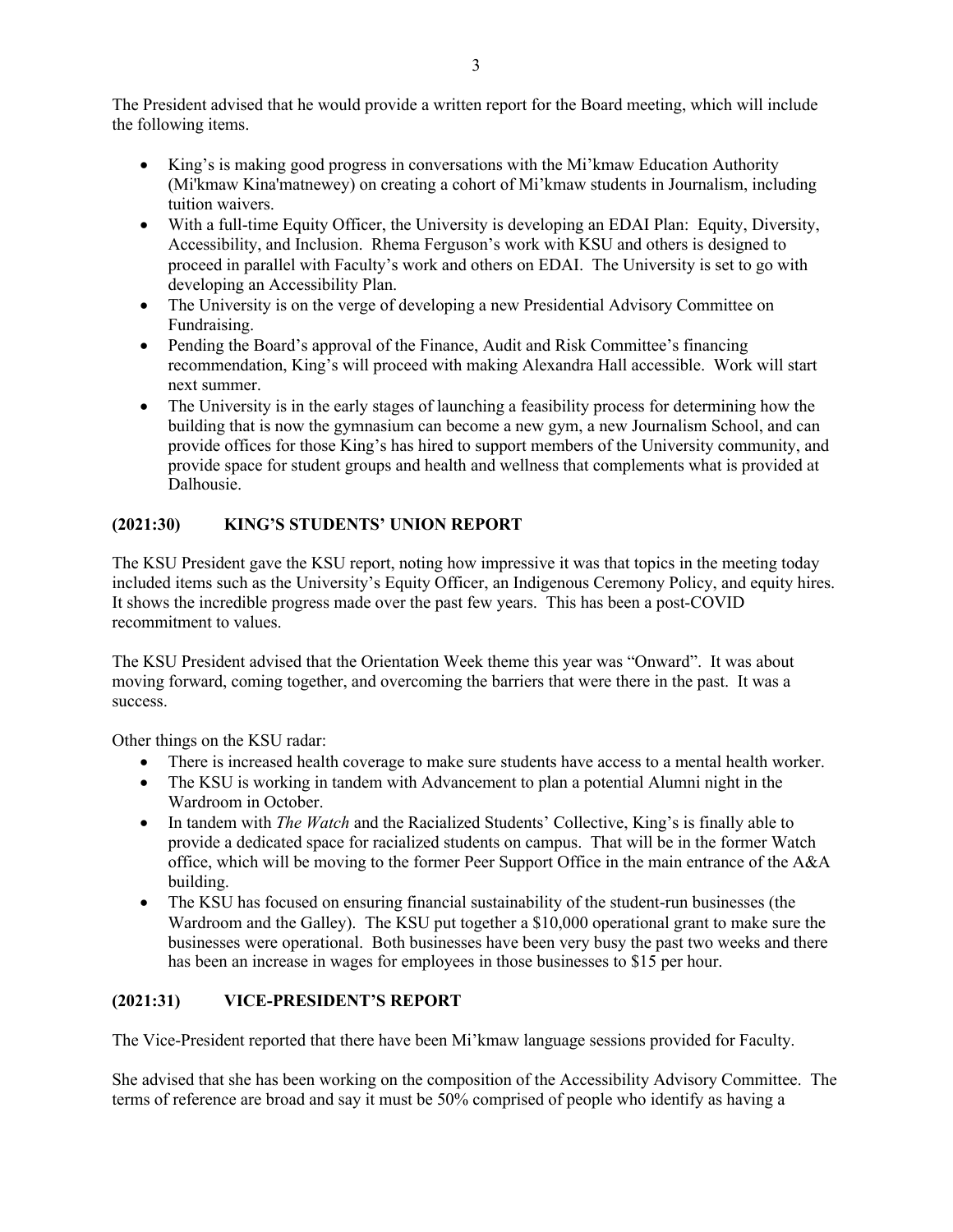disability or representatives of organizations representing people with disabilities. Dean of Students Katie Merwin and the Vice-President are co-chairing that Committee. The Vice-President is meeting with people from Planning and Priorities to determine who the faculty representatives will be. This plan will need to be in place by April 2022.

The new Master of Fine Arts program in Fiction through what is now called the Journalism School (which will be undergoing a name change and a restructuring this academic year) has undergone a number of assessments, and that is continuing apace. The University hopes to start inviting applicants to that program as early as June 2022.

The University has completed the complex Carnegie hire, and Dr. Aaron Wright has started teaching.

The hiring process for the University Librarian is nearing completion, and there is hope that an announcement will be made in the next couple of weeks.

## **(2021:32) GOVERNANCE, HUMAN RESOURCES AND NOMINATING COMMITTEE REPORT**

The Secretary, as Chair of the Governance, Human Resources and Nominating Committee, noted she would have a written report for the Board meeting.

She reported that Adrienne Malloy was approved by the Committee to be a Co-opted Member of the Board. The Secretary is trying to confirm if Ms. Malloy will be a member of the Executive Committee, as Rosalie Courage had been.

The Secretary said she was working to increase Board membership on the Finance, Audit and Risk Committee.

She also spoke of educational resources around Truth and Reconciliation Day. Some work is being done to have material to circulate to the Board for purposes of self-education.

# **(2021:33) CAMPUS PLANNING COMMITTEE REPORT**

Mr. Wright, Chair of the Campus Planning Committee, reported that the Committee met last week and will have more of a presentation for the Board at its next meeting.

He noted Alexandra Hall accessibility renovations will be underway next summer pending Board approval. The reimagination and reconfiguration of the area that now contains the gymnasium into a Journalism School, administrative offices and gymnasium will be discussed by the Committee in mid-November.

## **(2021:34) OTHER BUSINESS**

The President and Chair noted that this was Dr. Dodd's last Board meeting and both recognized her for her contributions to the Board over the years.

## **(2021:35)** *IN CAMERA*

# **MOTION: (Gray/Dodd) that the Board of Governors enter an** *in camera* **discussion. CARRIED.**

The meeting moved to an *in camera* discussion at 12:38 p.m.